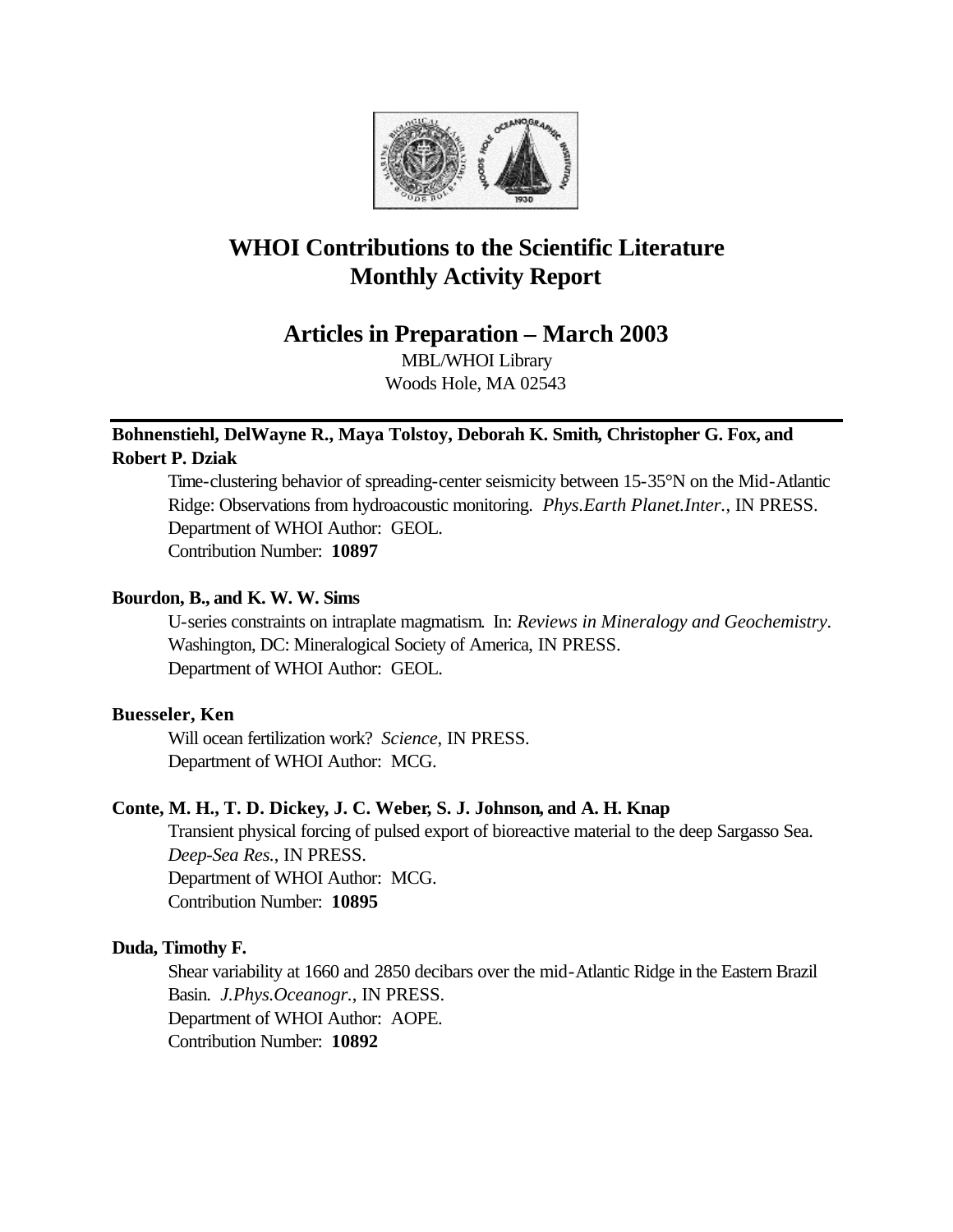#### **Edwards, K. J., D. R. Rogers, C. O. Wirsen, and T. M. McCollom,**

Isolation and characterization of novel psychrophilic, neutrophilic, Fe-oxidizing chemolithoautotrophic alpha- and gamma-proteobacteria from the deep sea. *Appl.Environ.Microbiol.*, IN PRESS. Department of WHOI Author: MCG. Contribution Number: **10875**

#### **Edwards, Katrina J., Wolfgang Bach, and Daniel R. Rogers,**

Geomicrobiology of the ocean crust: A role for chemoautotrophic Fe-bacteria. *Biol.Bull.*, IN PRESS.

Department of WHOI Author: MCG. Contribution Number: **10876**

#### **Gaetani, G. A., and T. L. Grove**

*The Subduction Factory.* Washington, DC: AGU, IN PRESS. Department of WHOI Author: GEOL.

#### **Gaetani, G. A., A. J. R. Kent, and T. L. Grove**

Mineral/melt partitioning of trace elements during hydrous peridotite partial melting. *Contrib.Mineral.Petrol.*, IN PRESS. Department of WHOI Author: GEOL.

## **Grove, T. L., L. T. Elkins Tanton, S. W. Parman, N. Chatterjee, O. Muentener, and G. A. Gaetani**

Fractional crystallization and mantle melting controls on calc-alkaline differentiation trends. *Contrib.Mineral.Petrol.*, IN PRESS. Department of WHOI Author: GEOL.

#### **Hoefel, Fernanda, and Steve Elgar**

Wave-induced sediment transport and sandbar migrarion. *Science*, IN PRESS. Department of WHOI Author: AOPE.

#### **Morrison, J. Ruairidh, and Norman B. Nelson**

Seasonal cycle of phytoplankton UV absorption at the Bermuda Atlantic Time-series Studys (BATS) site. *Limnol.Oceanogr.*, IN PRESS. Department of WHOI Author: BIO. Contribution Number: **10879**

#### **Mulligan, Ann, and Elazar Uchupi**

New interpretation of the glacial history of Cape Cod, Massachusetts, may have important implications for groundwater contaminant transport. *EOS*, IN PRESS. Department of WHOI Author: MPC. GEOL. Contribution Number: **10898**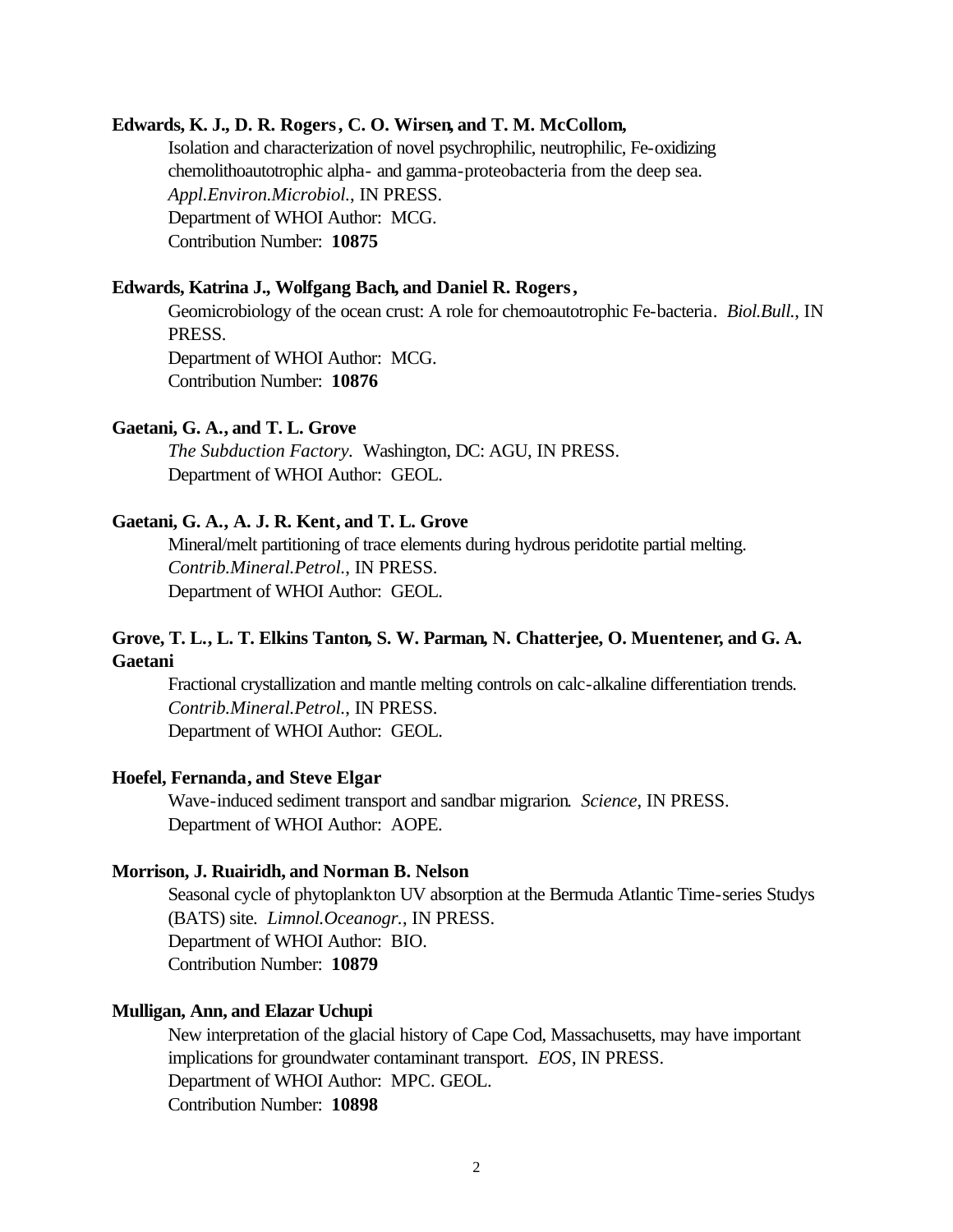#### **Niehoff, Barbara**

Gonad morphology and oocyte development in Pseudocalanus spp. in relation to food availability and temperature. *Mar.Biol.*, IN PRESS. Department of WHOI Author: BIO. Contribution Number: **10882**

## **Petsch, S. T., K. J. Edwards, and T. I. Eglinton**

Abundance, distribution and d13C analysis of microbial phospholipid-derived fatty acids in a black shale weathering profile. *Org.Geochem.*, IN PRESS. Department of WHOI Author: MCG. Contribution Number: **10877**

# **Peucker-Ehrenbrink, Bernhard, Wolfgang Bach, Stanley R. Hart, Jerzy S. Blusztajn, and Tracy Abbruzzese**

Rhenium-osmium isotope systematics and platinum group element concentrations in oceanic crust from DSDP/ODP sites 504 and 417/418. *Geochem.Geophys.Geosyst.*, IN PRESS. Department of WHOI Author: MCG.

Contribution Number: **10894**

## **Pichat, S., K. W. W. Sims, R. Francois, J. F. McManus, and F. Albarede**

Lower biological productivity during glacial periods in the Equatorial Pacific as derived from  $(^{231}Pa^{230}Th)xs,0$  measurements in deep-sea sediments. *Paleoceanography*, IN PRESS. Department of WHOI Author: GEOL.

# **Reagan, M. R., K. W. W. Sims, J. Enrich, R. B. Thomas, H. Cheng, R. L. Edwards, G. Layne, and L. Ball**

Old rhyolite progeny from young mafic parents in North American continental arcs. *J.Petrol.*, IN PRESS.

Department of WHOI Author: GEOL.

## **Rengefors, K., K. C. Ruttenberg, C. L. Haupert, C. D. Taylor, B. L. Howes, and D. M. Anderson**

Experimental investigation of taxon-specific response of alkaline phosphatase activity in natural freshwater phytoplankton. *Limnol.Oceanogr.*, IN PRESS, . Department of WHOI Author: BIO. Contribution Number: **10858**

#### **Rensel, J. E., and D. M. Anderson**

Effects of phosphatic clay dispersal at a salmon farming site in Puget Sound, Washington. In: *Proceedings of the 10th International Conference on Harmful Algae*, IN PRESS. Department of WHOI Author: BIO. Contribution Number: **10849**